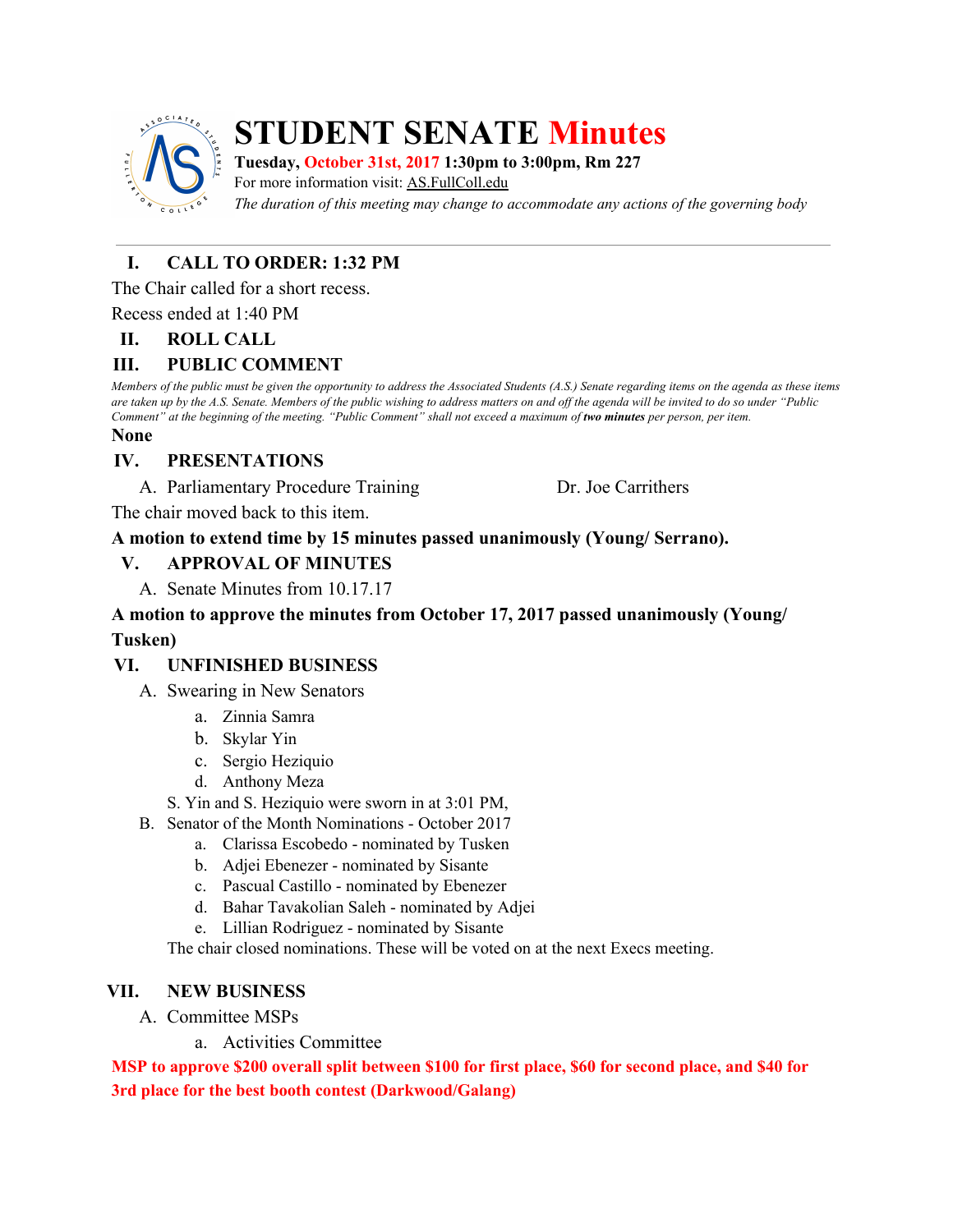**MSP to approve pumpkin muffins and sugar cookies for no more than \$500 (Galang/Darkwood)** MSP to approve a pizza party for the group winner, movie tickets for the couple winner, and a \$25 **gift card for the individual prize winner (Tavakolian Saleh/Galang)**

Science Club won first place for the Best Booth contest.

b. Executive Council

**MSP to approve Camille Serrano as the SSCCC General Assembly Delegate (Imbre/Escobedo) MSP to approve the criteria for Quad Haunt to be the Best Decorated booth (Imbre/Serrano) MSP to approve \$200 overall split between \$100 for first place, \$60 for second place, and \$40 for 3rd place for the best booth contest (Imbre/Serrano)**

MSP to approve a pizza party for the group winner, movie tickets for the couple winner, and a \$25 **gift card for the individual prize winner (Serrano/Imbre)**

**MSP to approve no more than \$350 for pumpkin bread and cookies for Quad Haunt 2017 (Young/Escobedo)**

Patrice Sisante, Lily Rodriguez, Ebenezer Adjei, and Hannah Yu were appointed as CareBank coordinators.

#### **A motion to approve all MSPs under committee MSPs passed unanimously (Abbaali/ Escobedo).**

- B. Campus, District, and Other Committees as Requirements
- C. Impeachment/Removal Process
- D. Executive Pro Tempore Position Review/Vice President of Records
- E. Recording Senate Participation
- F. Standing Committee Chairs Document
- G. Bylaw to Allow Executive Council Meetings Over Breaks

The chair moved to this item.

Patrice intends to send this out to Senators.

#### **A motion to approve the proposed changes to the Bylaws passed unanimously (Darkwood/ Abbaali).**

#### H. Fee Increases

The chair moved to this item.

Rod Garcia, Vice President of Administrative Services and Gilbert Contreras, Vice President of Student Services discussed fee increases in the following areas for Fall 2018:

- Non-Resident Tuition The district normally adopts the statewide average. Rod will share the rates from the last 5-10 Years with Gaetje for her to present to Senate. This will be voted on by the Board of Trustees in December. Fees are higher for Non Residents because the state does not give any money for these students.
- Student Parking Permit The semester parking fee hasn't been changed in 20 years and the daily permit hasn't been changed in 30 years. These fees go to the Parking Fund. We currently charge \$2.00 for the daily fee and the semester fee is \$35.00. There are plans to build more parking structures in the future and potential partnerships with the city of Fullerton to use more of their parking structures.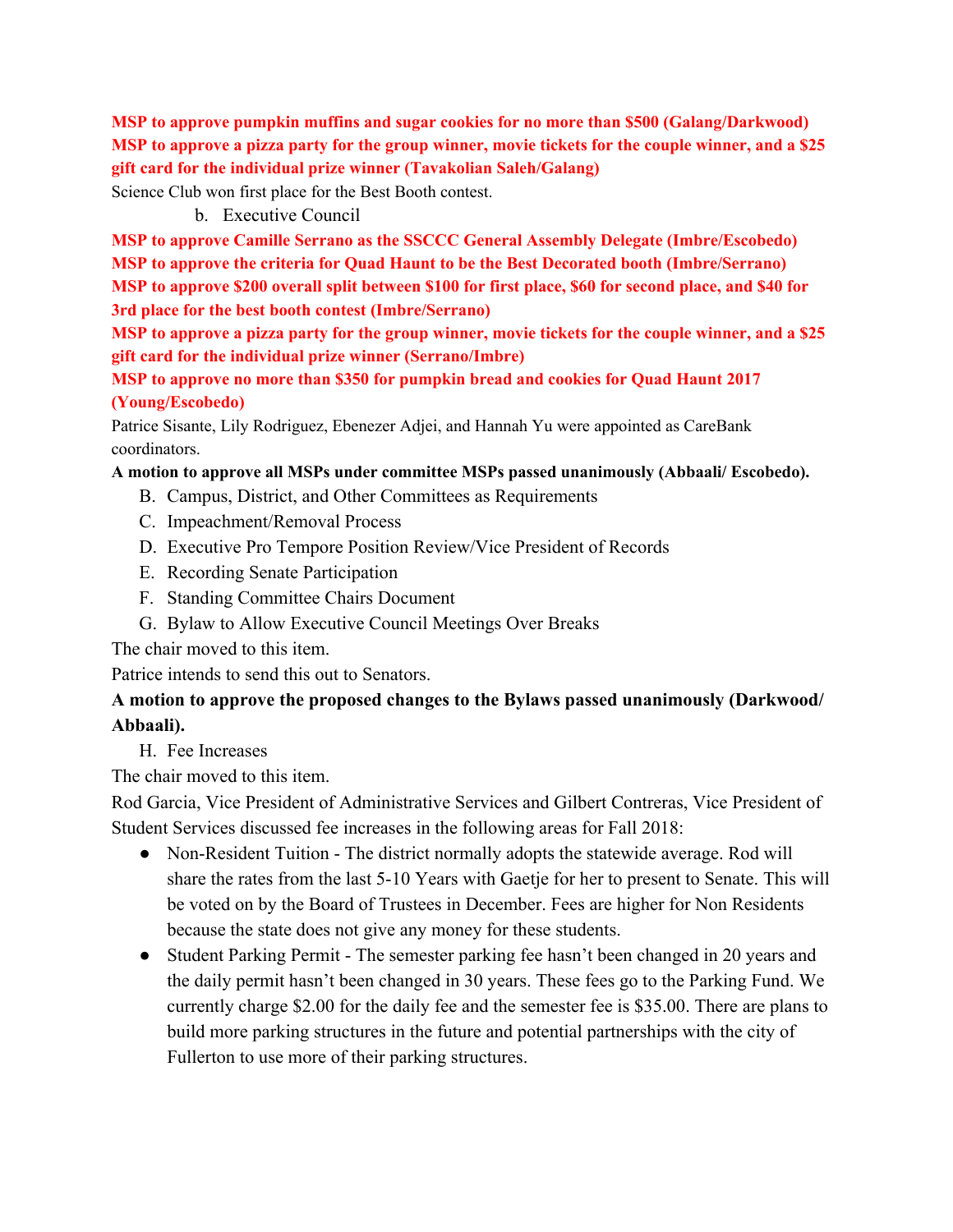- OCTA Bus Pass Program Rod and Gil met with OCTA to have a potential Bus program similar to programs at other community colleges in the area. Santa Ana has a fee of \$6.75 cents for full time students and \$5.75 for part time students. We can request for OCTA to make a presentation directly to us. The program will cost approximately \$250,000 to implement. If this is implemented out of Student Fees, it will be a mandatory fee for all students. There was a suggestion that we use Student Equity funds for this. It is estimated that this fee may cost ballpark \$7.00-\$8.00 per person. This would coverage would work year round so Summer would still be included and would allow students to ride any OCTA bus for free. It is estimated that between 3% and 7% of students use the busses to get to campus.
- Student Health Fee This fee gets adjusted to keep pace with costs. There is a structural deficit in the Health Center currently of about \$3000 per year. There is a huge increase in the use of Mental Health services at the Health Center which has increased this deficit.
- Healthy Campus Initiative This is in collaboration with St. Jude. They can give us outdoor equipment and hydration station. There would be certain requirements that we would have to meet in order to be eligible for this including increasing the amount out bike parking and having a certain percentage of the food offerings have to be healthy options. We have to provide physical activity to students and the community for free.

The chair referred this item to RPR and will be brought back to Senate on November 21st.

I. Student Representation on Building User Group

### **VIII. ANNOUNCEMENTS**

C. Young said that the DACA resolution will be presented at the next meeting. There is a new water bottle refill station in the 100 building.

C. Serrano invited everyone to Finance. There will be a presentation by Student Support Services regarding a request for money.

E. Adjei discussed changing the name to the AS Benefits fee to Associated Students Benefits Fee.

P. Sisante mentioned the APIA scholarship.

M. Castaneda said that Activities will be having a meeting this week where they will be discussing AS Tank Top promotion, Community Day, and Finals Hospitality.

C. Escobedo will be discussing the Senator Participation form next meeting. She hopes to implement this next semester.

J. Carrithers mentioned that CDO Committees should request for items to be added to the Senate agenda if it requires action from the Senate.

### **A motion to extend time by 5 minutes passed unanimously (Serrano/ Young).**

**IX. ADJOURNMENT: 3:16 PM**